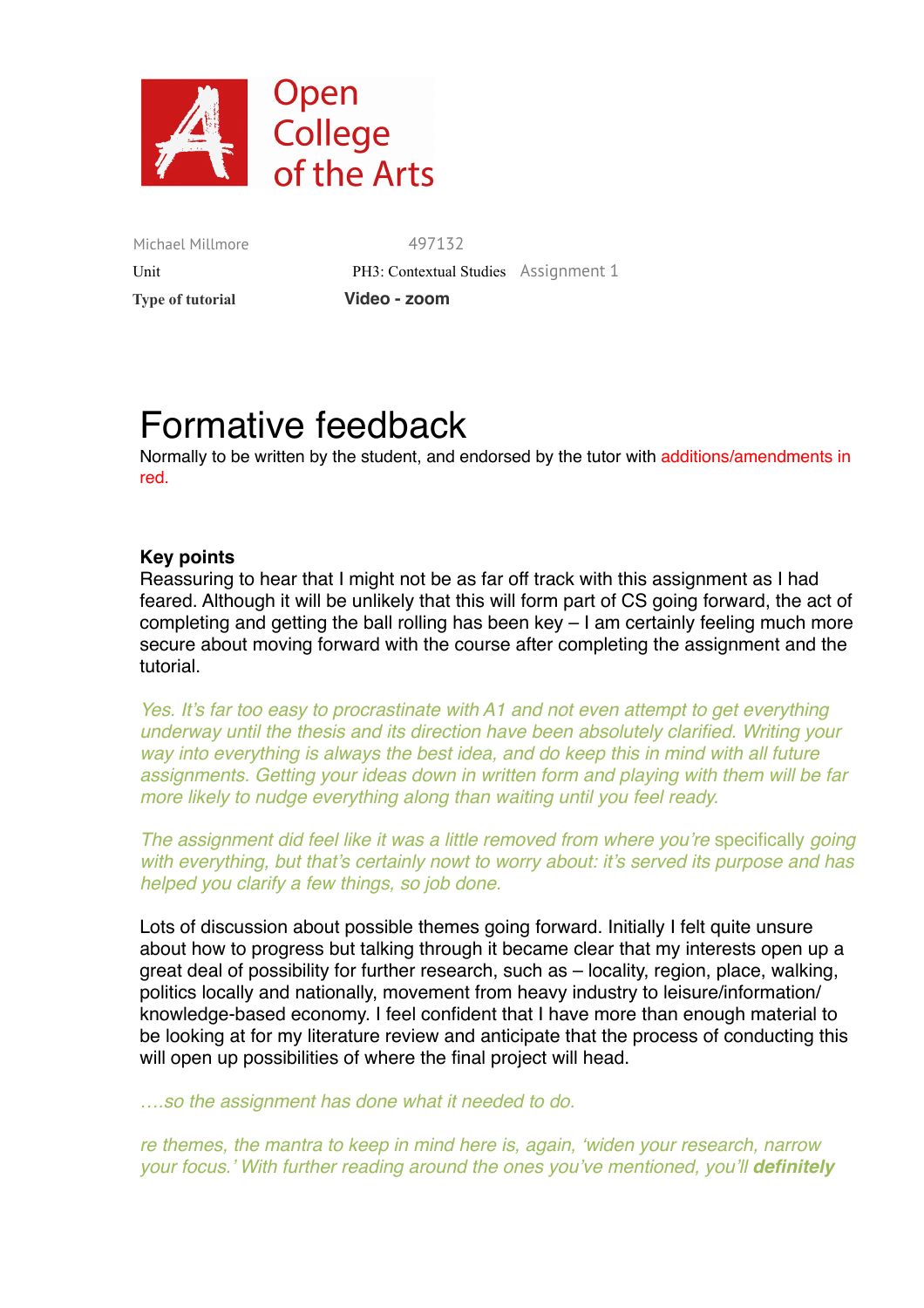*have plenty of light-on moments that you'll be able to bring to the work. This, ultimately, is why research is so important: it's less about helping you to confirm / 'prove' what you know than giving you new ways to think about and understand everything. So while* CS *involves lots of writing, it's also about reading and, primarily, thinking. Again, whatever your doubts about this as an assignment in its own right, it's helped kick the thinking process on, so has done what it needed to.*

Agreeing a date for submission of the next assignment and tutorial will help keep me focused and hopefully gain momentum – while it was good to hear that there is plenty of scope identify themes and explore, it is also important to recognise that the more time taken at this early part of the course, the less time there will be left to at the end when it will be most needed. The advice "it's about widening the research in order to narrow the focus" is a particularly helpful and concise analysis about how to progress.

*Indeed! Time and patience are needed with work of this sort. Not everything you do will necessarily cause you to dance around your living room in joy, and it's standard to feel a touch of frustration and annoyance now and then. But it's important to recognise such things as inevitable parts of the process, not reasons to feel beaten and down. While it's obviously hard to always dedicate as much time to your studies as you'd like, what constitutes 'work' on research-based projects doesn't always have to mean producing several hundred flawless words every time you're able to commit to a morning, afternoon or evening of work. Sometimes the most productive days are those where an idea emerges out of the blue and changes your approach to an issue or helps you to resolve a problem. In short, just try to keep your head in the work as much as you can, and get into the habit of making a prolific amount of notes. These will be key.*

# **Summary of tutorial discussion**

To include:

- Continue reading, making notes and thinking about areas of interest/themes for CS e.g. region, locality, walking, local vs national politics, move from heavy industry to leisure.
- Think about how BoW applies and informs CS.
- Keep an open mind to research going down path that turn out to be dead ends is not an issue.

#### *All sounds good to me.*

**(2nd Assignment only): Summary of Research Proposal** (amended in the light of the tutorial)

To include stages and timescales

# **Any other notes**

*We mentioned texts in the session, so see how you get on with them and drop me a line if there's anything that I can help with. See you in July!*